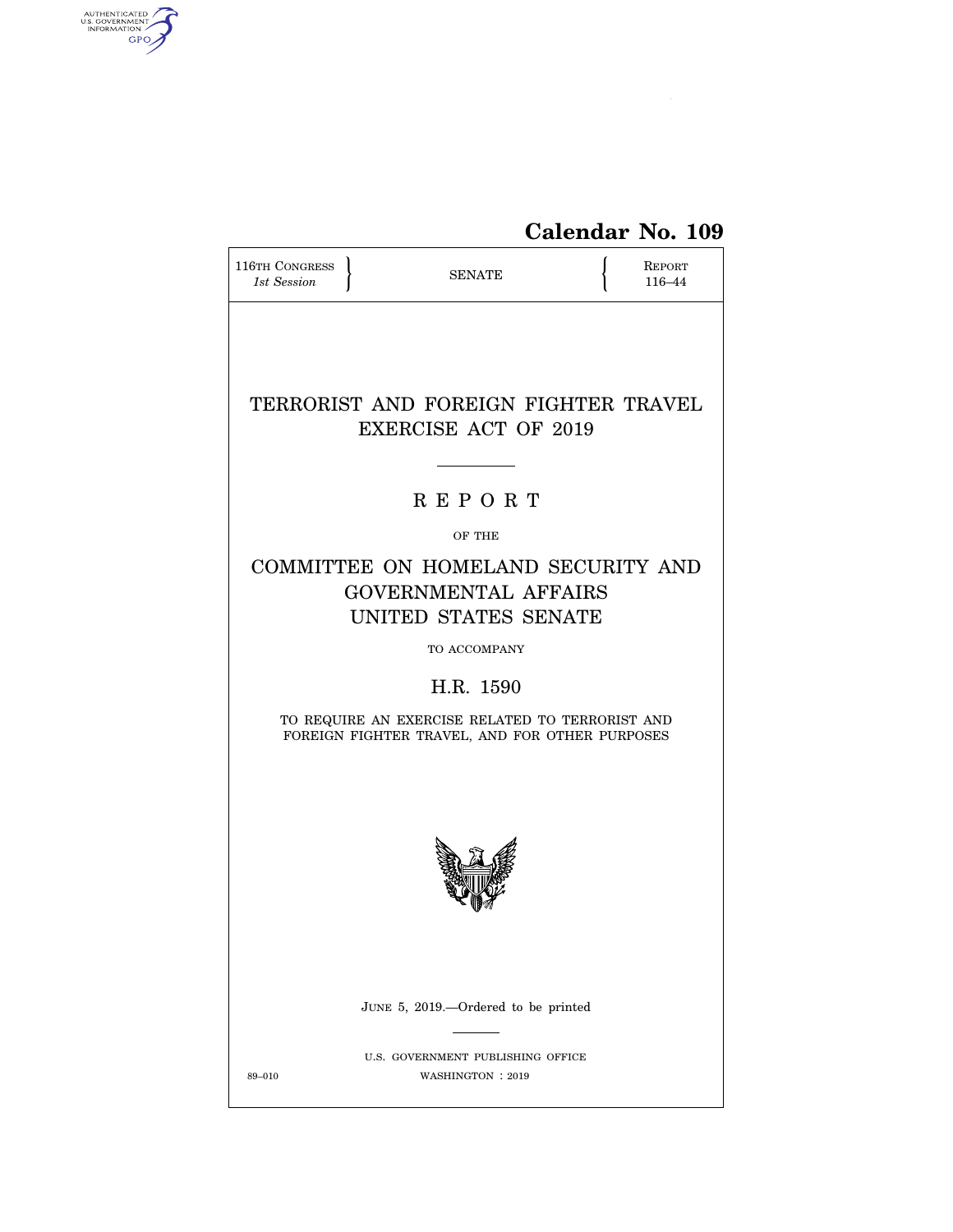#### COMMITTEE ON HOMELAND SECURITY AND GOVERNMENTAL AFFAIRS

RON JOHNSON, Wisconsin, *Chairman* 

ROB PORTMAN, Ohio RAND PAUL, Kentucky JAMES LANKFORD, Oklahoma MITT ROMNEY, Utah RICK SCOTT, Florida MICHAEL B. ENZI, Wyoming JOSH HAWLEY, Missouri

GARY C. PETERS, Michigan THOMAS R. CARPER, Delaware MAGGIE HASSAN, New Hampshire KAMALA D. HARRIS, California KYRSTEN SINEMA, Arizona JACKY ROSEN, Nevada

GABRIELLE D'ADAMO SINGER, *Staff Director*  JOSEPH C. FOLIO, III, *Chief Counsel*  MICHAEL J. LUEPTOW, *Chief Counsel for Homeland Security*  DAVID M. WEINBERG, *Minority Staff Director*  ZACHARY I. SCHRAM, *Minority Chief Counsel*  JULIE G. KLEIN, *Minority National Security Advisor*  LAURA W. KILBRIDE, *Chief Clerk*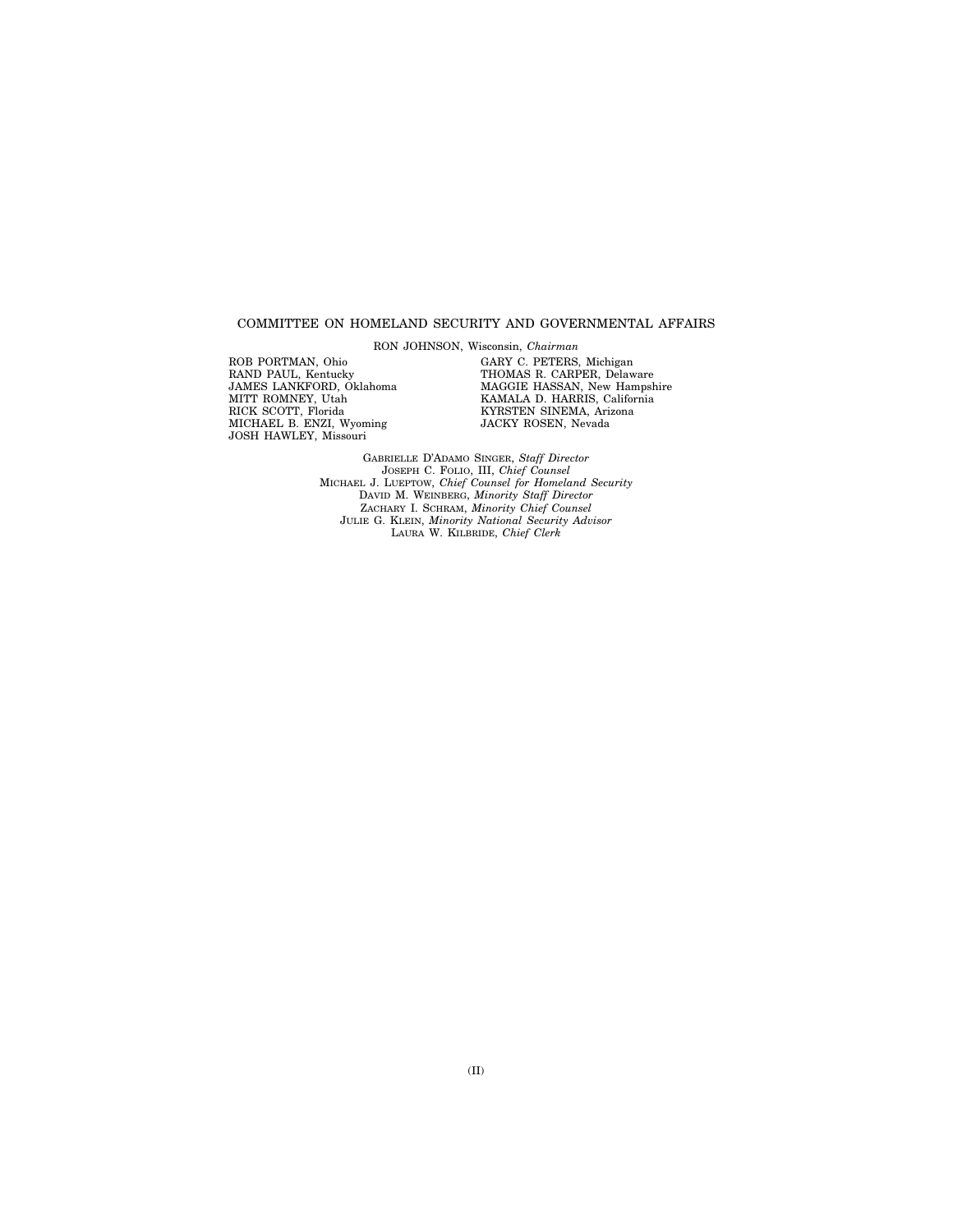# **Calendar No. 109**

116TH CONGRESS **REPORT** 116-44

## TERRORIST AND FOREIGN FIGHTER TRAVEL EXERCISE ACT OF 2019

JUNE 5, 2019.—Ordered to be printed

Mr. JOHNSON, from the Committee on Homeland Security and Governmental Affairs, submitted the following

## R E P O R T

#### [To accompany H.R. 1590]

### [Including cost estimate of the Congressional Budget Office]

The Committee on Homeland Security and Governmental Affairs, to which was referred the Act (H.R. 1590) to require an exercise related to terrorist and foreign fighter travel, and for other purposes, having considered the same, reports favorably thereon without amendment and recommends that the bill do pass.

### **CONTENTS**

### I. PURPOSE AND SUMMARY

The purpose of H.R. 1590, the Terrorist and Foreign Fighter Travel Exercise Act of 2019, is to require the Department of Homeland Security (the Department) to, in coordination with other Federal agencies and stakeholders, develop and conduct an exercise related to the threats posed by the travel of terrorists or foreign fighters. The Act also requires the Department to provide a report to Congress upon the completion of the exercise detailing any lessons learned from the exercise.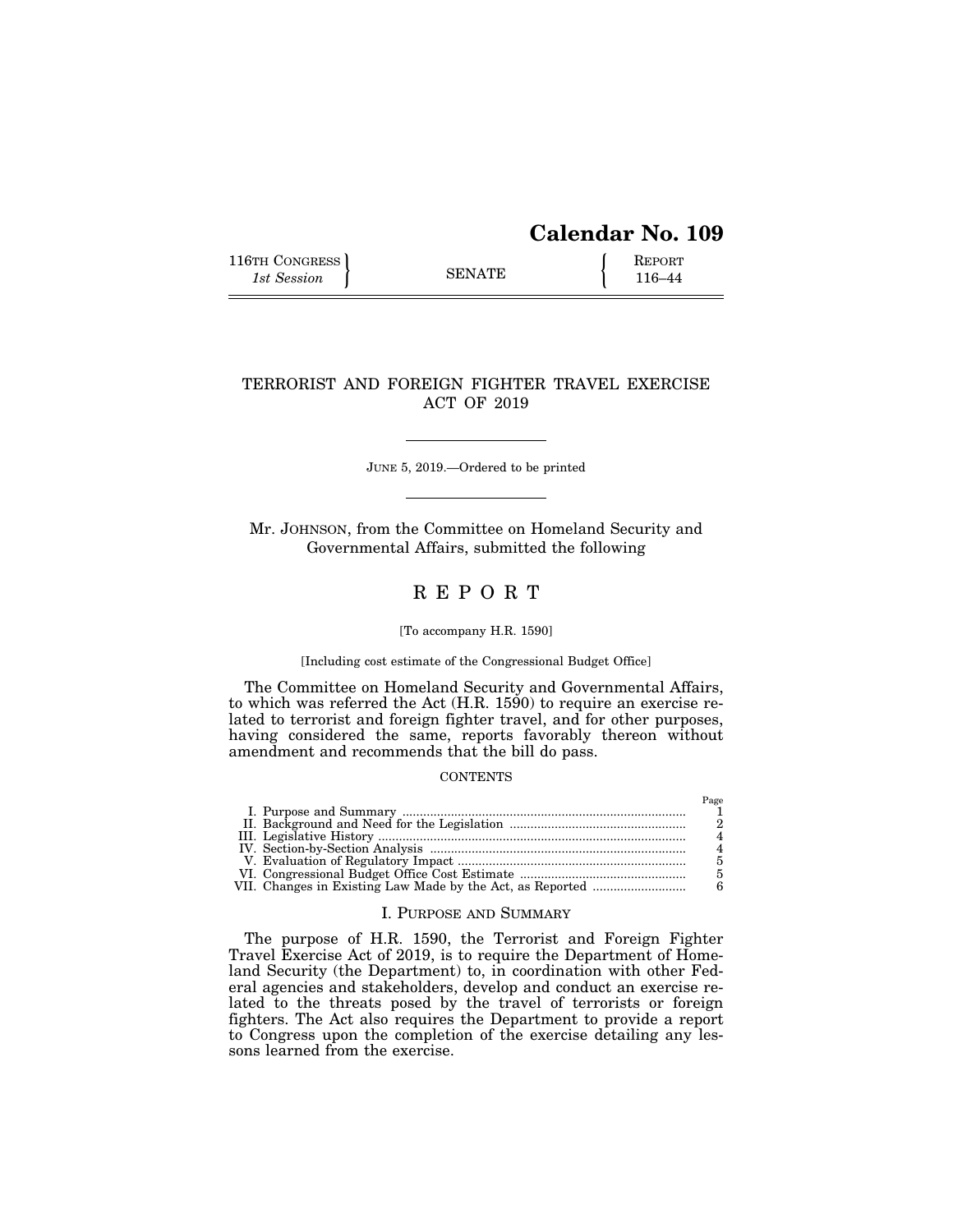### II. BACKGROUND AND THE NEED FOR LEGISLATION

In December 2018, President Trump issued the National Strategy to Combat Terrorist Travel. The national strategy is ''an integrated plan to ensure the United States stops terrorist attempts to travel to conduct attacks on the homeland."<sup>1</sup> The national strategy includes three goals: to ''identify and deter terrorists before they travel," to "detect and interdict terrorists during their travel," and to ''enhance travel security capabilities and capacity of foreign partners."<sup>2</sup> This Act will further the goals of the national strategy by bringing together local, state, Federal, and foreign law enforcement and other stakeholders in an exercise to build national and international preparedness in the detection and prevention of terrorist and foreign fighter travel.3

In 2015, the Department's Homeland Security Advisory Council (HSAC) Foreign Fighter Task Force issued its interim report on the potential threat posed by foreign fighter travel, and its impact on homeland security.<sup>4</sup> The interim report found that "more than 180 U.S. persons have traveled or attempted to travel to participate in conflict'' and ''about 40 have returned'' to the United States.5 The interim report also determined that ''[e]arly detection, prevention and intervention relating to the radicalizing pathways towards violent extremism or foreign fighter travel cannot be overstated."<sup>6</sup> In addition, the interim report found that success in prevention and "off-ramping" is "contingent on strong relationships between local, state and federal law enforcement working in conjunction with—or supporting—communities including those in the private, non-profit and academic sectors."7 Based on its review, the HSAC recommended, among other things, that the Department ''[e]nsure efficient information sharing systems between local and federal levels."<sup>8</sup>

As of 2017, the international community identified over 40,000 foreign terrorist fighters across more than 120 countries, according to Army Lt. General Michael K. Nagata, director of the National Counterterrorism Center's (NCTC) Directorate for Strategic Operational Planning.9 During the 115th Congress, the Committee held hearings that included a discussion of threats posed by terrorists

<sup>1</sup> National Strategy to Combat Terrorist Travel (Dec. 2018), *available at* https://

www.whitehouse.gov/wp-content/uploads/2019/02/NSCTT-Signed.pdf.<br><sup>2</sup>Id. and ition, this Act conforms to the recommendation of the Task Force on Combating Ter-<br><sup>3</sup>In addition, this Act conforms to the recommendation of the T signed around the foreign fighter threat to test all phases of extremist planning and travel to determine how partners at all levels of Government—and abroad—are currently responding to these scenarios.'' H. Comm. on Homeland Security, Task Force on Combating Terrorist and Foreign Fighter Travel, Final Report (Oct. 2015), *available at* https://fas.org/irp/congress/2015\_rpt/

travel.pdf. 4Dep't of Homeland Sec., Homeland Sec. Advisory Council, Foreign Fighter Task Force, In-<br>4Dep't of Homeland Sec., Homeland Sec. Advisory Council, Foreign Fighter Task Force, Interim Report (2015), *available at* https://www.dhs.gov/sites/default/files/publications/DHS-HSAC-<br>Foreign-Fighter-Task-Force-Interim-Report-May-2015.pdf.<br><sup>5</sup> *Id.* 

<sup>6</sup> *Id*. 7 *Id.* The 2018 national strategy echoes this sentiment. See National Strategy to Combat Terrorist Travel (Dec. 2018) (noting that the federal government will work closely with state, local,

and tribal governments, in addition to foreign partners to achieve the goals of the strategy). <sup>8</sup>Dep't of Homeland Sec., Homeland Sec. Advisory Council, Foreign Fighter Task Force, Interim Report (2015).

terim Report (2015).<br><sup>9</sup> Karen Parrish, Dep't. of Def., *Official: Stopping Foreign Fighter Flow to ISIS Requires Collaboration*<br>laboration (April 5, 2017), available at https://dod.defense.gov/News/Article/Article/1141615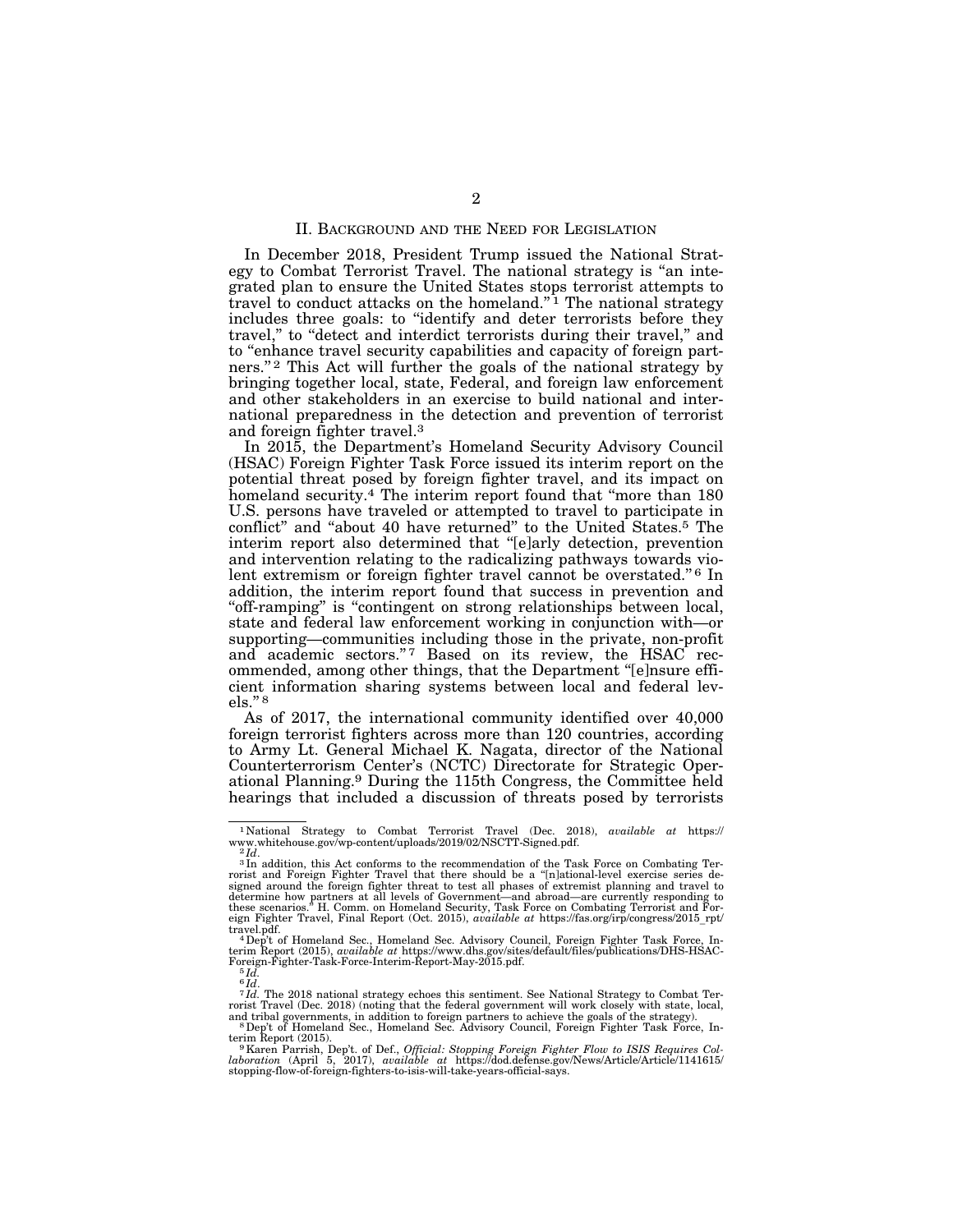and foreign fighters.10 In September 2017, Mr. Nicholas Rasmussen, then-Director of the NCTC, testified about the flow of foreign fighters out of conflict zones in the Middle East and back into Europe or, potentially, the United States:

What we expected when we saw that large inflow of foreign fighters was at some point to deal with a large outflow. That outflow is coming. It is, in fact, in some ways already happening, but it is not nearly as large in volume as perhaps we anticipated. That is a good thing that we are not going to have to deal with thousands and thousands of foreign fighters departing the conflict zone. I would say, though, quality matters here. Quality matters in some ways more than quantity. The wrong set of individuals who escape from the conflict zone in Iraq and Syria, if they have got a particularly specialized set of skills or a particularly full Rolodex or deep connections into an extremist community in Europe or even potentially here inside the United States, they could pose a significant threat to us.<sup>11</sup>

Similarly, in 2018, NCTC Acting Director Russell Travers noted that ''[w]e have almost 20 ISIS branches and networks ranging from hundreds to thousands of individuals around the globe, al Qaeda and its branches and affiliates, tens of thousands of foreign fighters that flock to Iraq and Syria from 100 countries, and Iran and its proxies."<sup>12</sup> While ISIS remains the most active terrorist organization worldwide, attacks and deaths attributed to this terrorist group declined across the West in 2018. ISIS claimed responsibility for or inspired: 14 successful attacks in Europe and North America in 2015, 22 successful attacks in in 2016, 27 successful attacks in 2017, and 8 successful attacks in 2018.13 According to the National Consortium for the Study of Terrorists and Responses to Terrorism's data analysis, the perceived stabilization is best attributed to effective law enforcement action, and not to a decrease in the actual threat.14 The number of both foiled and successful jihadist-linked plots has increased since 2010.15

In December 2018, the Department established the National Vetting Center (NVC) in accordance with National Security Presidential Memorandum-9.16 The purpose of the NVC is to ''provide a clearer picture of threats to national security, border security, homeland security, or public safety posed by individuals seeking to

<sup>10</sup>*See e.g., Threats to the Homeland: Hearing before S. Comm. on Homeland Sec. & Govern*mental Affairs, 115th Cong. (2018) (testimony of Mr. Russell Travers, Acting Director, Nat'l<br>Counterterrorism Center); Adapting to Defend the Homeland Against the Evolving International<br>Terrorist Threat: Hearing before S. Cong. (2017); *Threats to the Homeland: Hearing before S. Comm. on Homeland Sec. & Governmental Affairs*, 115th Cong. (2017). 11*Threats to the Homeland: Hearing before S. Comm. on Homeland Sec. & Governmental Af-*

*fairs*, 115th Cong. (2017).<br>
<sup>12</sup>*Threats to the Homeland: Hearing before S. Comm. on Homeland Sec. & Governmental Af-*

fairs, 115th Cong. (2018).<br>
<sup>13</sup> Rukmini Callimachi, Why a "Dramatic Dip" in ISIS Attacks in the West is Scant Comfort,<br>
N.Y. Times (Sept. 12, 2018) available at https://www.nytimes.com/2018/09/12/world/middleeast/<br>
isis-

<sup>&</sup>lt;sup>16</sup>Dep't of Homeland Sec., Customs and Border Prot., *National Vetting Center* (2018), *available at* https://www.cbp.gov/border-security/ports-entry/national-vetting-center.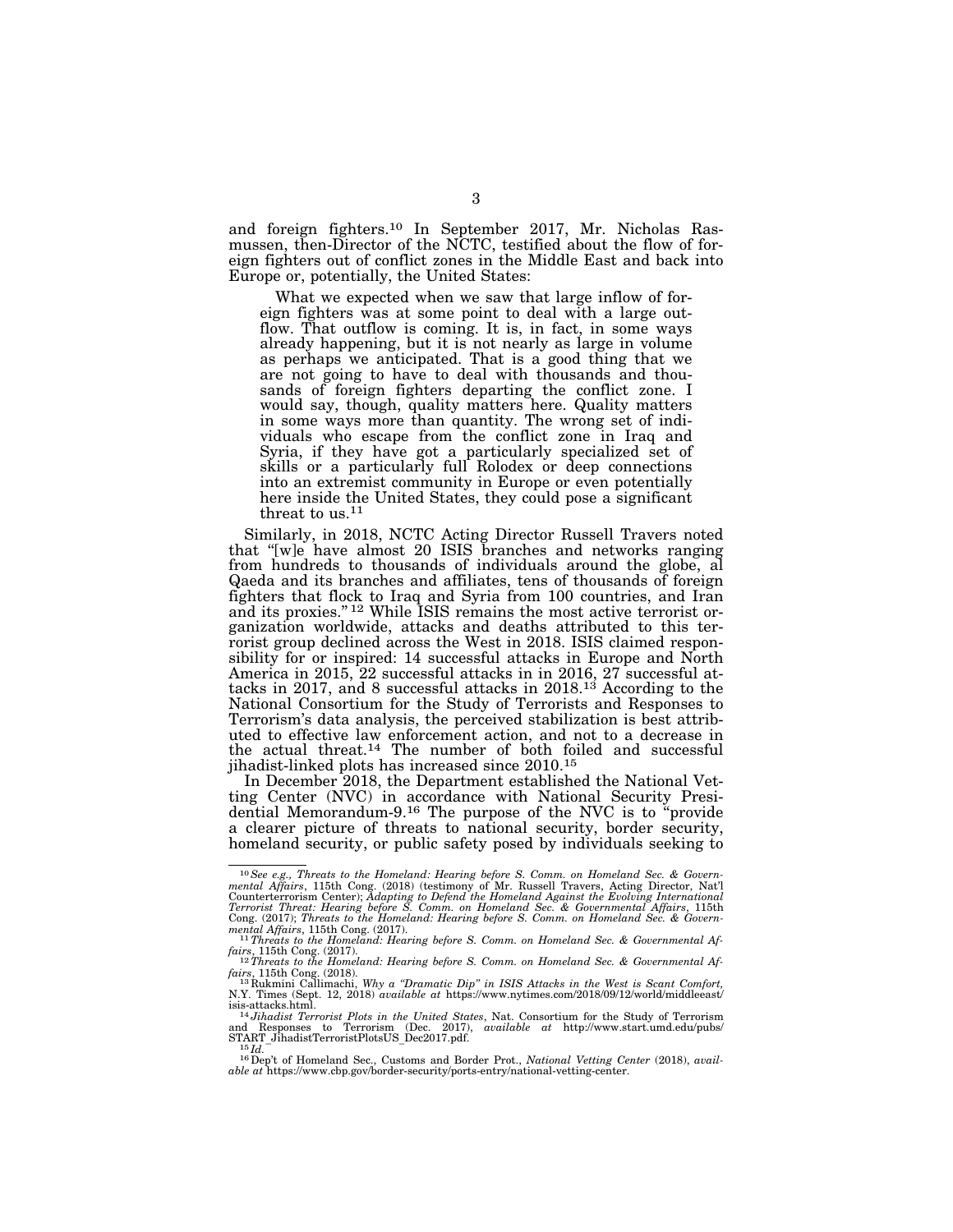transit our borders or exploit our immigration system'' by streamlining information sharing between intelligence, law enforcement and other agencies.17 A national level exercise should engage the nation's whole-of-government ability to address threats posed by foreign fighter travel, including the effectiveness of the newly formed NVC.

H.R. 1590 builds on the Department's national exercise framework by requiring a specific exercise focused on threats posed by terrorist and foreign fighter travel. The legislation sets a few specific guidelines meant to increase collaboration between stakeholders, partner agencies, and our foreign allies. A report to the appropriate congressional committees on lessons learned from the exercise will support the Department's and Congress' ability to adjust resources to better suit the needs of the Department and its partners.

#### III. LEGISLATIVE HISTORY

Representative Michael Guest (R–MS–3) introduced H.R. 1590 on March 7, 2019. The House of Representatives passed the Act by a vote of 394 to 7 on April 1, 2019, and it was referred to the Committee on Homeland Security and Governmental Affairs.

The Committee considered H.R. 1590 at a business meeting on May 15, 2019. The Committee ordered the Act reported favorably by voice vote *en bloc*. Senators present for the vote on the Act were: Johnson, Paul, Lankford, Scott, Peters, Carper, Hassan, and Rosen. For the record only, Senators Portman, Romney, Hawley, and Sinema later asked to be recorded as ''yes'' by unanimous consent.

IV. SECTION-BY-SECTION ANALYSIS OF THE ACT, AS REPORTED

#### *Section 1. Short title*

This section provides the Act's short title, the ''Terrorist and Foreign Fighter Travel Exercise Act of 2019.''

#### *Section 2. Exercise on terrorist and foreign fighter travel*

Subsection (a) requires the Secretary of Homeland Security, in coordination with other relevant Federal agencies, to organize and hold an exercise on threats posed by terrorist and foreign fighter travel.

Subsection (b) details the requirements of the exercise, including the focus of the training scenario; coordination between Federal, state, and local law enforcement, foreign governments, and fusion centers; and coordination with the private sector and stakeholders.

Subsection (c) requires the Secretary of Homeland Security to submit a report to Congress within 60 days of completion of the exercise, including identifying any lessons learned and plans to incorporate those lessons into the Department's operations.

Subsection (d) references the statutory definition of ''material support or resources'' in section 2339A of title 18, United States Code as it applies to section  $2(b)(1)(A)$  of the Act.

 $17$   $Id.$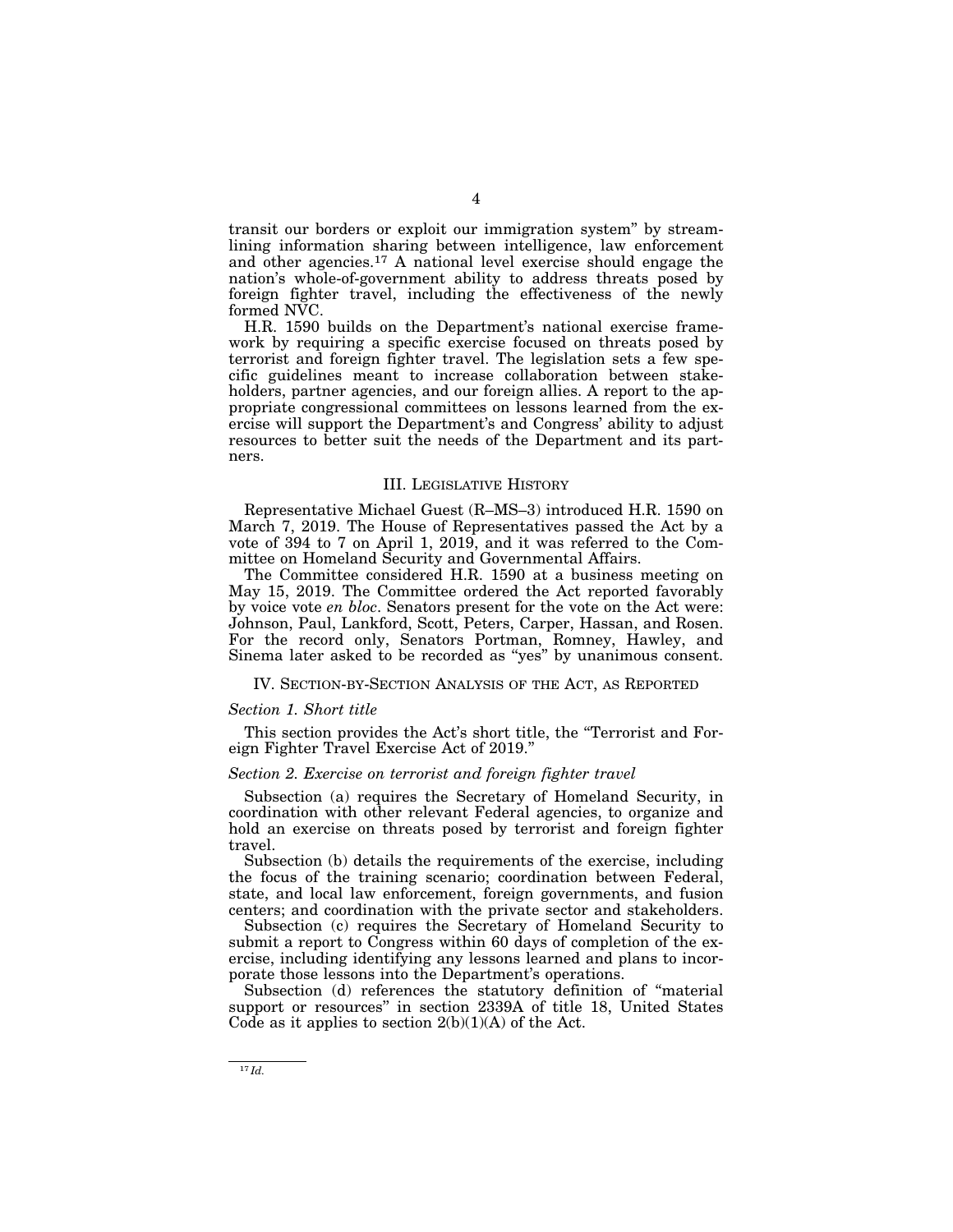#### *Section 3. Emerging threats in the national exercise program*

This section amends the Post-Katrina Emergency Management Reform Act of 2006 to require the Federal Government include emerging threats into national exercise program scenarios.

#### V. EVALUATION OF REGULATORY IMPACT

Pursuant to the requirements of paragraph 11(b) of rule XXVI of the Standing Rules of the Senate, the Committee has considered the regulatory impact of this Act and determined that the Act will have no regulatory impact within the meaning of the rules. The Committee agrees with the Congressional Budget Office's statement that the bill contains no intergovernmental or private-sector mandates as defined in the Unfunded Mandates Reform Act (UMRA) and would impose no costs on state, local, or tribal governments.

### VI. CONGRESSIONAL BUDGET OFFICE COST ESTIMATE

U.S. CONGRESS, CONGRESSIONAL BUDGET OFFICE, *Washington, DC, May 22, 2019.* 

#### Hon. RON JOHNSON,

*Chairman, Committee on Homeland Security and Governmental Affairs, U.S. Senate, Washington, DC.* 

DEAR MR. CHAIRMAN: The Congressional Budget Office has prepared the enclosed cost estimate for H.R. 1590, the Terrorist and Foreign Fighter Travel Exercise Act of 2019.

If you wish further details on this estimate, we will be pleased to provide them. The CBO staff contact is Jon Sperl.

Sincerely,

KEITH HALL, *Director.* 

#### Enclosure.

| on May 15, 2019                                                         |      | H.R. 1590, Terrorist and Foreign Fighter Travel Exercise Act of 2019<br>As ordered reported by the Senate Committee on Homeland Security and Governmental Affairs |           |
|-------------------------------------------------------------------------|------|-------------------------------------------------------------------------------------------------------------------------------------------------------------------|-----------|
| By Fiscal Year, Millions of Dollars                                     | 2019 | 2019-2024                                                                                                                                                         | 2019-2029 |
| Direct Spending (Outlays)                                               |      |                                                                                                                                                                   |           |
| Revenues                                                                |      |                                                                                                                                                                   |           |
| Deficit Effect                                                          |      |                                                                                                                                                                   |           |
| Spending Subject to<br>Appropriation (Outlays)                          | 0.   |                                                                                                                                                                   | n.e.      |
| Pay-as-you-go procedures apply?                                         | No   | <b>Mandate Effects</b>                                                                                                                                            |           |
| Increases on-budget deficits in any<br>of the four consecutive 10-year. | No   | Contains intergovernmental mandate?                                                                                                                               | No        |
| periods beginning in 2030?                                              |      | Contains private-sector mandate?                                                                                                                                  | No.       |

H.R. 1590 would require the Federal Emergency Management Agency (FEMA) to develop and carry out national exercises designed to evaluate the nation's preparedness against the threat of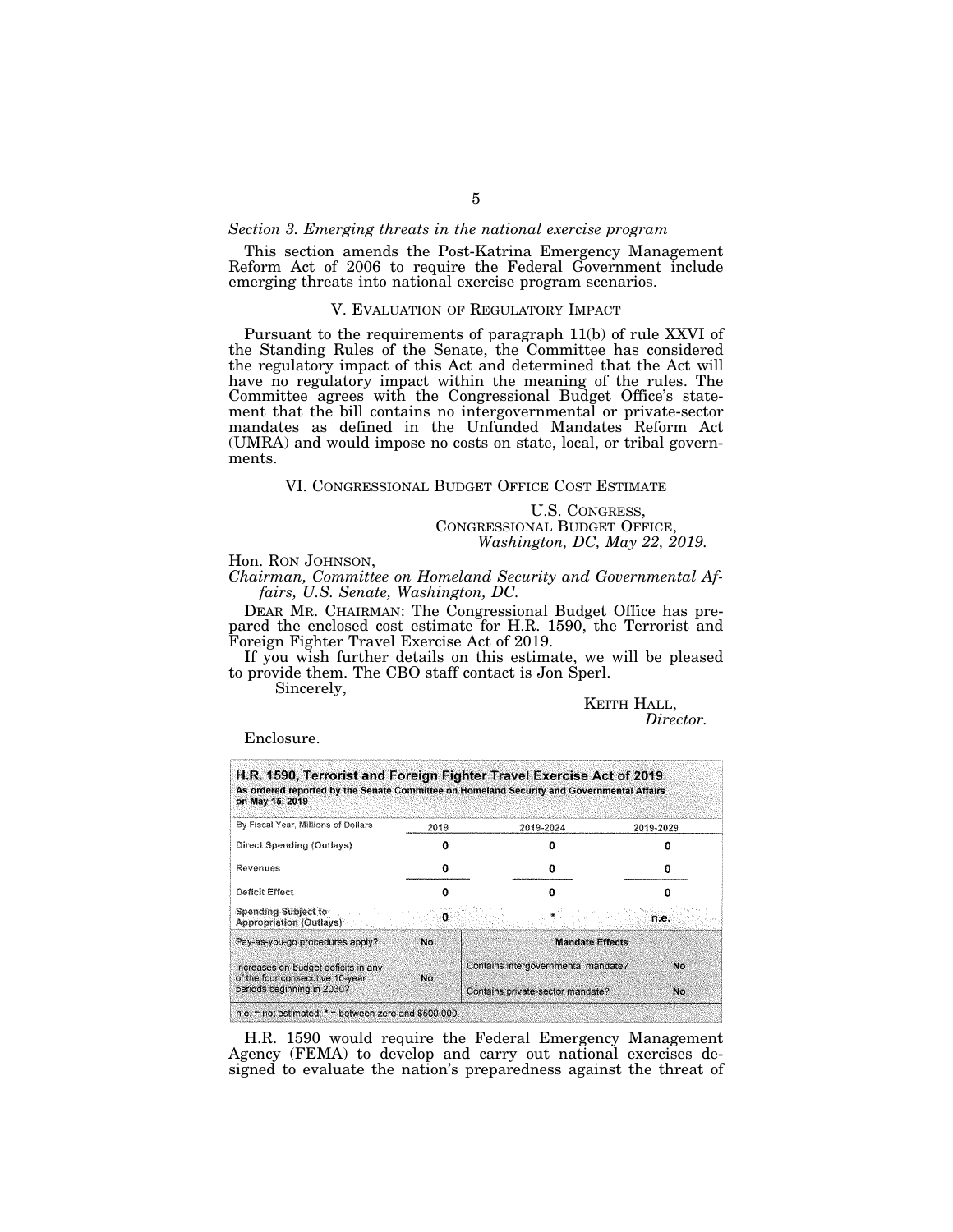foreign fighters and terrorists. Using information from FEMA, CBO estimates that implementing the legislation would not significantly affect the federal budget over the 2020–2024 period because the new exercises would be integrated into existing programs.

Under current law, at least every two years, the agency conducts a national exercise to evaluate the preparedness of federal, state, local, and tribal governments to respond to catastrophic events—including acts of terrorism—in a coordinated manner. The agency allocated approximately \$21 million in fiscal year 2018 under the National Exercise Program for such activities including education and training efforts related to the ability to respond to emergencies.

Under the act, the agency would develop and conduct an exercise to test the ability to respond to the threat of persons leaving the United States to join or provide material support to terrorist organizations or of foreign fighters attempting to enter the United States. The agency also would be required to submit a report to the Congress following the exercise. Using information from FEMA, CBO estimates that the agency would develop and integrate the new exercises into existing preparedness activities and would incur no significant additional costs to implement the act.

On March 28, 2019, CBO transmitted a cost estimate for H.R. 1590, the Terrorist and Foreign Fighter Travel Exercise Act, as ordered reported by the House Committee on Homeland Security on March 13, 2019. The two versions of the legislation are similar and CBO's estimates of their budgetary effects are the same.

The CBO staff contact for this estimate is Jon Sperl. The estimate was reviewed by H. Samuel Papenfuss, Deputy Assistant Director for Budget Analysis.

#### VII. CHANGES IN EXISTING LAW MADE BY THE ACT, AS REPORTED

In compliance with paragraph 12 of rule XXVI of the Standing Rules of the Senate, changes in existing law made by H.R. 1590 as reported are shown as follows (existing law proposed to be omitted is enclosed in brackets, new matter is printed in italic, and existing law in which no change is proposed is shown in roman):

## **POST-KATRINA EMERGENCY MANAGEMENT REFORM ACT**

## \* \* \* \* \* \* \*

## **TITLE VI—NATIONAL EMERGENCY MANAGEMENT**

\* \* \* \* \* \* \*

## **Subtitle C—Comprehensive Preparedness System**

\* \* \* \* \* \* \*

### **CHAPTER 1—NATIONAL PREPAREDNESS SYSTEM**

\* \* \* \* \* \* \* **SEC. 648. TRAINING AND EXERCISES.** 

\* \* \* \* \* \* \* (b) NATIONAL EXERCISE PROGRAM.—